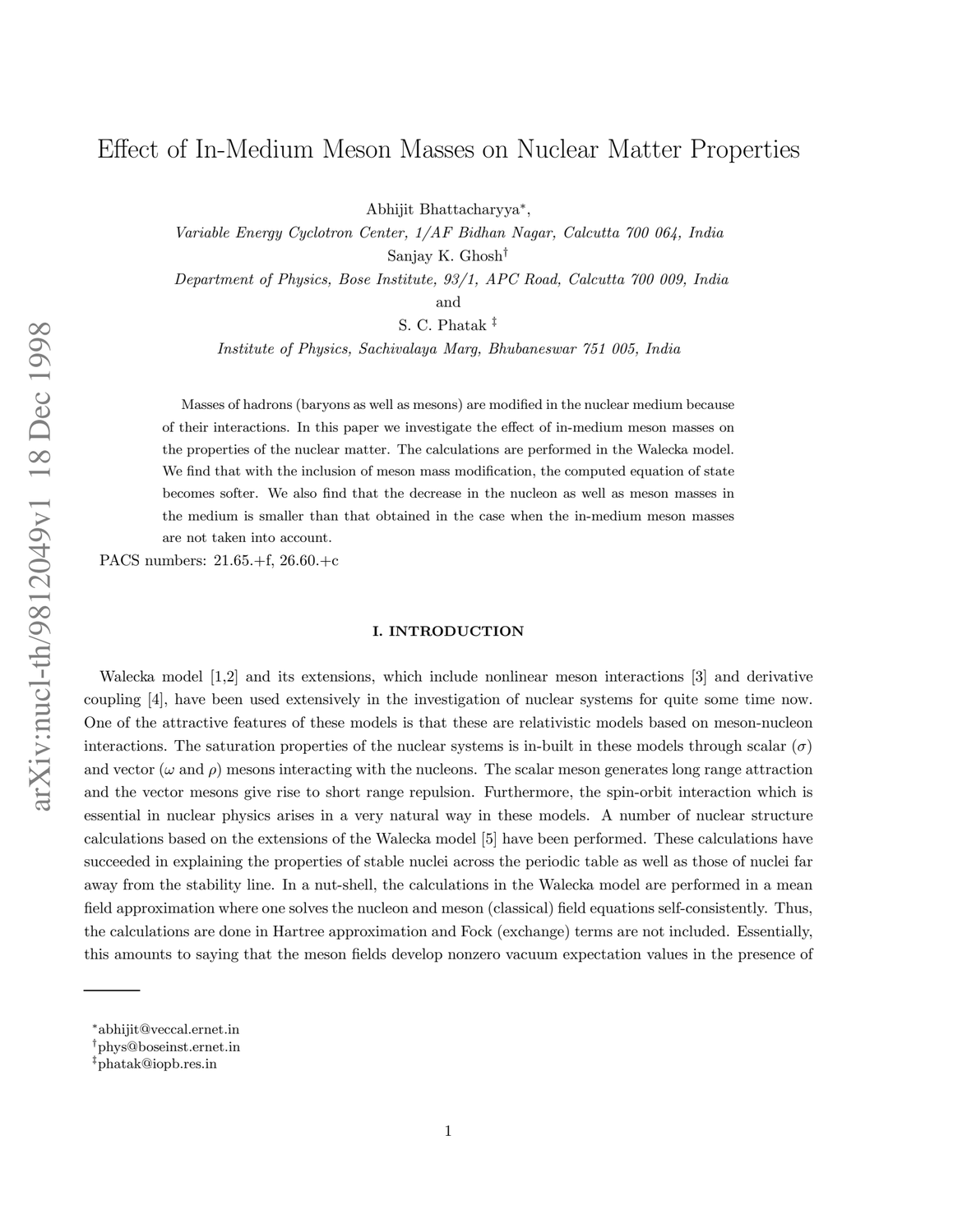nucleons and these mean fields, in turn, generate scalar and vector potentials for the nucleons. The effective (in-medium) nucleon mass  $(m_n^*)$  is then the sum of free nucleon mass and the scalar potential.

The success of the Walecka-type models in explaining the nuclear properties has led to the application of these models to other areas. This essentially amounts to extrapolating the applicability of the model to large isospin, nuclear densities much larger than the normal nuclear matter density  $(\rho_{NM})$  and nonzero temperatures. For example, the model has been used to compute the equation of state of neutron matter which is used in neutron star calculations  $[6]$ . It has also been employed in the calculations of nuclear equation of state at densities higher than  $\rho_{NM}$  [7]. Recently calculations of in-medium meson masses at high densities and temperatures in Walecka model have also been reported [8,9]. These calculations were motivated by the conjecture that the properties of hadrons may be modified in nuclear medium [10] and this may have significant consequences on the reactions occuring in the nuclear medium. These calculations show that  $\rho$  and  $\omega$  meson masses are significantly altered in the nuclear medium. For example,  $\omega$  mass may be as low as 630MeV even at  $\rho_{NM}$  which is about 0.8 times the free  $\omega$  mass  $m_{\omega}$ .

The Walecka model was initially introduced as an effective model for the calculation of properties of nuclei. Thus the scalar and vector mesons were effective fields introduced to account for the main features of the N-N interaction. It is true that the pion, which generates the long range NN interaction is not included. But it is argued that in the mean field approximation for spin and/or isopin zero systems one pion exchange does not contribute and the two pion exchange is incorporated through  $\sigma$  meson exchange. This argument breaks down at high temperatures where pionic excitations should dominate. If one takes this argument seriously, in the spirit of effective interactions of nuclear structure or the Fermi theory of weak interaction, then it is not meaningful to compute the in-medium meson masses in Walecka model. That is, since the parameters of the model (meson masses and the coupling constants) are fitted to satisfy the nuclear properties (binding energies, nuclear incompressibility, symmetry energy etc.), it does not make sense to compute the in medium meson masses again. In other words, the fitted meson masses are in medium masses and therefore should not be computed again.

The argument given in the preceding paragraph is reasonable if the variation of the effective masses as a function of nuclear density or temperature is weak. However, the calculations [8] show that the effective masses change quite a bit as a function of density. This means that the fitted value of the meson masses at  $\rho_{NM}$  will change significantly at higher densities and the computation of the nuclear matter properties at these densities will not be reliable.

Clearly, a better procedure would be to use the in-medium meson masses in Walecka model calculations particularly if the results are sensitive to the meson masses. We do believe that such self-consistent calculations would yield results different from the standard Walecka model calculations. To illustrate this point, let us consider nucleons interacting with scalar mesons of mass  $m$ . The nucleon-nucleon interaction potential generated by the scalar meson exchange is then  $V(r) = g^2 \frac{e^{-mr}}{4\pi r}$  where g is the meson-nucleon coupling constant (see for details [11]). If we consider the meson mass in the medium is modified to  $m_{eff}$ , the nucleon-nucleon potential in the medium is obtained by replacing m by  $m_{eff}$ . Clearly, this change will affect the computation of energy/nucleon, effective nucleon mass etc. In particular, the decrease in the meson mass will lead to increase in the range of the potential and decrease in its strength. Further more, since the meson mass in the medium depends on the nuclear density, the strength and the range of the potential will be density-dependent. Thus, one expects that nuclear matter properties computed using this procedure are likely to differ significantly from the standard Walecka model calculations particularly at densities larger than  $\rho_{NM}$ .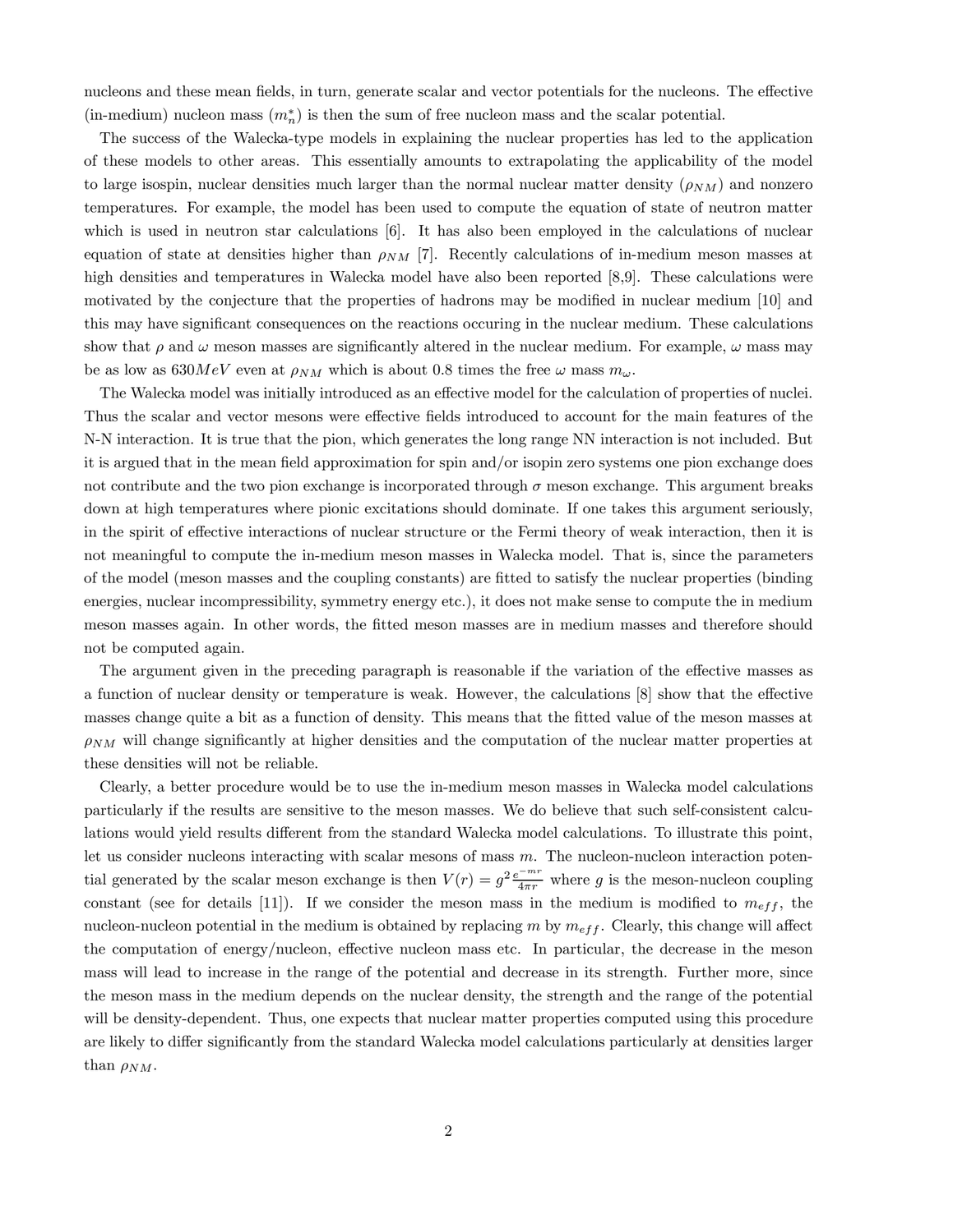The preceeding discussion clearly brings out the problems associated with the computation of the meson masses in the medium blindly. The correct procedure should be to compute meson masses as well as nuclear matter properties self-consistently (upto certain order in perturbation) and fit the nuclear matter properties by adjusting the parameters of the Walecka model. Note that this self-consistency is over and above the self-consistency in the standard Walecka model calculations. We have done this in the present work. Here we have employed the Walecka model with  $\sigma$  and  $\omega$  mesons coupling to nucleons. From our calculations we find that it is indeed possible to carry out such a program and fit the nuclear matter properties (binding energy/nucleon at nuclear matter density). We also find that the change in the nucleon and meson masses in the nuclear medium are less pronounced and the computed equation of state is softer. The computed nuclear matter incompressibility is about 460 MeV in comparison with 610 MeV, the value computed in standard the Walecka model.

Before we go on to the details of our calculation we would like to note that our calculations can be repeated for the extensions of the Walecka model [3,4]. We have not done this here since we want to focus on the effect of the variation of meson masses on the nuclear matter properties as a function of nuclear density. We believe one would obtain qualitatively similar results for the extensions of Walecka model.

### II. MESON MASSES AND NUCLEAR MATTER PROPERTIES

The Walecka model Lagrangian, having nucleons interacting with scalar  $\sigma$ -meson and vector  $\omega$ -meson is given by [2]

$$
\mathcal{L}_W = \bar{\psi}(i\gamma_\mu\partial^\mu - m_n)\psi - g_\omega\bar{\psi}\gamma_\mu\psi\omega^\mu - \frac{1}{4}G_{\mu\nu}G^{\mu\nu} + \frac{1}{2}m_\omega^2\omega_\mu\omega^\mu
$$

$$
+ \frac{1}{2}(\partial_\mu\sigma\partial^\mu\sigma - m_\sigma^2\sigma^2) + g_\sigma\bar{\psi}\sigma\psi
$$
(1)

In the above equation  $\psi$ ,  $\sigma$  and  $\omega^{\mu}$  are, respectively, the nucleon, the scalar and the vector meson fields;  $m_n, m_\sigma$  and  $m_\omega$  are the corresponding masses;  $g_\sigma$  and  $g_\omega$  are the couplings of the nucleon to scalar and vector mesons, respectively and  $G_{\mu\nu} = \partial_{\mu}\omega_{\nu} - \partial_{\nu}\omega_{\mu}$ .



FIG. 1. Diagrams contributing to nucleon self energy (a) and  $\sigma$  and  $\omega$  self energies (b).

In the following discussion we have described the study of the in-medium properties of hadrons using the above Lagrangian. The in medium nucleon mass, the energy density per baryon and the  $\sigma$  and  $\omega$  masses are calculated self-consistently. The coupling constants are determined by fiting the nuclear matter saturation density to be  $\rho_{NM} = 0.15 fm^{-3}$ , the corresponding binding energy being  $-15.75 MeV$  per baryon.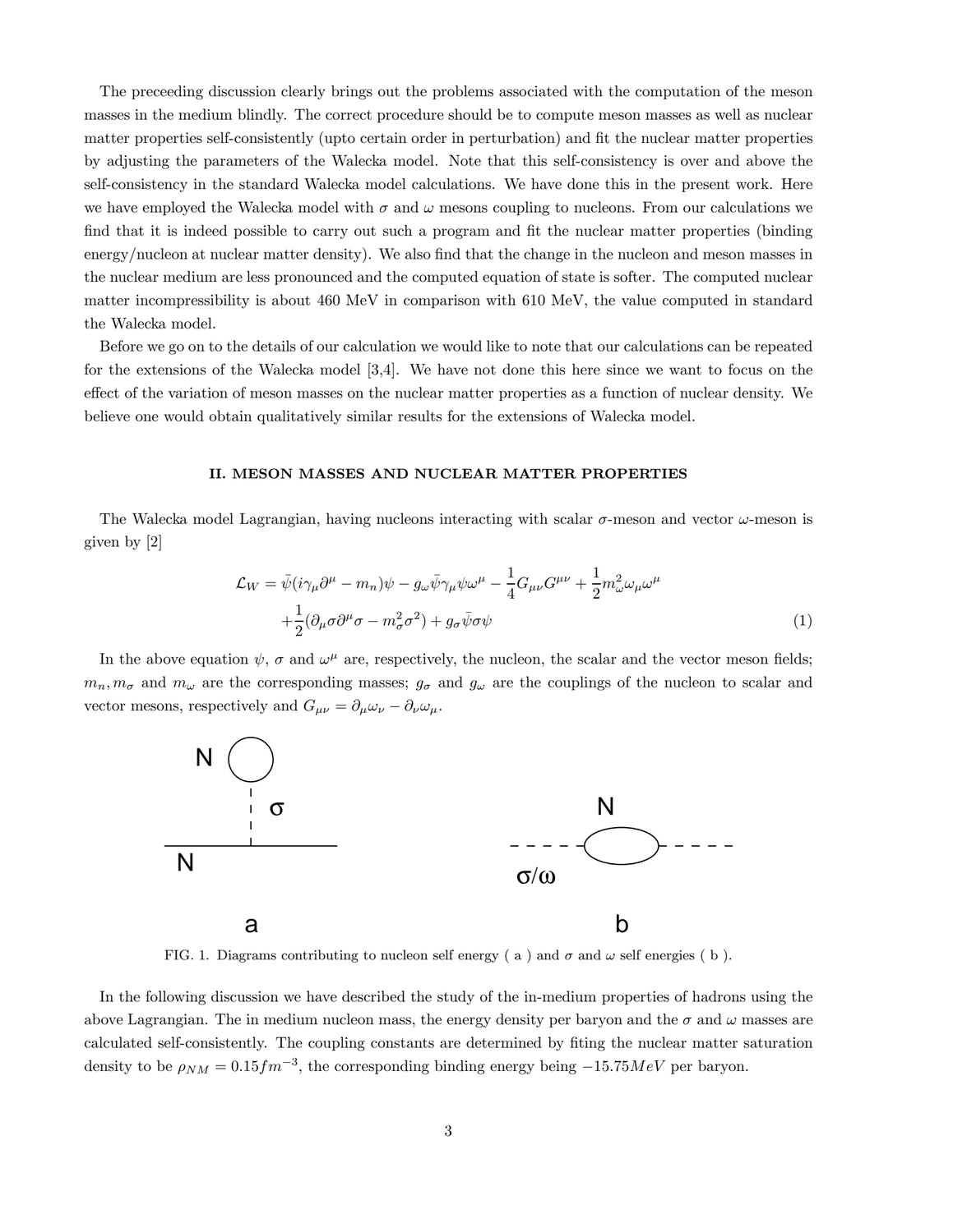The effective nucleon mass in the Relativistic Hatree Approximation (RHA) can be calculated from figure 1a. This is given by [2]

$$
m_n^* = m_n - g_\sigma \sigma_0
$$
  
= 
$$
m_n - \frac{ig_\sigma^2}{m_\sigma^{*2}} \int \frac{d^4p}{(2\pi)^4} Tr.G(p)
$$
 (2)

where  $G$  is the in-medium baryon propagator which is given by

$$
G(p) = (\gamma^{\mu} p_{\mu} + m_n^*) \left[ \frac{1}{p^2 - m_n^{*2} + i\epsilon} + 2i\pi \delta(p^2 - m_n^{*2}) \theta(p_0 - k_F) \right]
$$
(3)

So we get

$$
m_n^* = m_n - \frac{g_\sigma^2}{\pi^2 m_\sigma^*^2} m_n^* \left[ k_F E_F + m_n^{*2} ln\left(\frac{k_F + E_F}{m_n^*}\right) \right] + \frac{g_\sigma^2}{\pi^2 m_\sigma^*^2} \left[ m_n^{*3} ln\left(\frac{m_n^*}{m_n}\right) + \frac{1}{4} (m_n^{*3} - m_n^3) + \frac{7}{4} m_n^2 (m_n - m_n^*) - \frac{13}{4} m_n (m_n - m_n^*)^2 + \frac{25}{12} (m_n - m_n^*)^3 \right] \tag{4}
$$

The effective mass of a meson can be calculated from the solution of the Dyson-Schwinger equation which relates the free and the full propagator as follows :

$$
D(p) = D_0(p) + D_0(p)\Pi D(p)
$$
\n(5)

where  $D_0(p)$  is the free Green's function,  $D(p)$  is the full Green's function and Π is the polarisation function (at zero three momentum). The pole of the full propagator then gives the effective mass of the meson.

We calculate the meson masses in Random Phase Approximation (RPA). The corresponding diagram is given in figure 1b. The effective mass of the  $\sigma$  meson is given by [12]

$$
m_{\sigma}^{*2} = m_{\sigma}^2 + \Pi_{\sigma} \tag{6}
$$

where

$$
\Pi_{\sigma} = -ig_{\sigma}^{2} \int \frac{d^{4}p}{(2\pi)^{4}} G(p+q)G(p)
$$
\n
$$
= -\frac{8g_{\sigma}^{2}}{\pi^{2}} \int_{0}^{k_{F}} \frac{p^{4}dp}{E_{p}^{*}} \frac{1}{(m_{\sigma}^{*2} - 4E_{p}^{*2})} + \frac{g_{\sigma}^{2}}{\pi^{2}} \left[ \frac{3}{2} (m_{n}^{*2} - m_{n}^{2}) \int_{0}^{1} dx \ln\left(1 - \frac{m_{\sigma}^{2}}{m^{2}} x(1-x)\right) \right.
$$
\n
$$
+ \frac{3}{2} \int_{0}^{1} dx \left(m_{n}^{*2} - m_{\sigma}^{*2} x(1-x)\right) \ln\left\{\frac{m_{n}^{*2} - m_{\sigma}^{*2} x(1-x)}{m_{n}^{2} - m_{\sigma}^{2} x(1-x)}\right\} - \frac{m_{\sigma}^{2} - m_{\sigma}^{*2}}{4} \right]
$$
\n(7)

The polarisation function for the  $\sigma$ -meson has two parts. First part is the in-medium contribution and the second part is the vacuum contribution. In calculating the vacuum part we have renormalised the contribution according to ref. [13].

For the omega meson we have

$$
m_{\omega}^{*2} = m_{\omega}^2 + \Pi_{\omega T} \tag{8}
$$

where  $\Pi_{\omega T}$  is the transverse part of the polarisation tensor  $\Pi_{\mu\nu}$  (in the static limit the transverse and the longitudinal components are the same) which is given by

$$
\Pi_{\mu\nu} = -ig_{\omega}^2 \int \frac{d^4p}{(2\pi)^4} \gamma_{\mu} G(p+q) \gamma_{\nu} G(p) \tag{9}
$$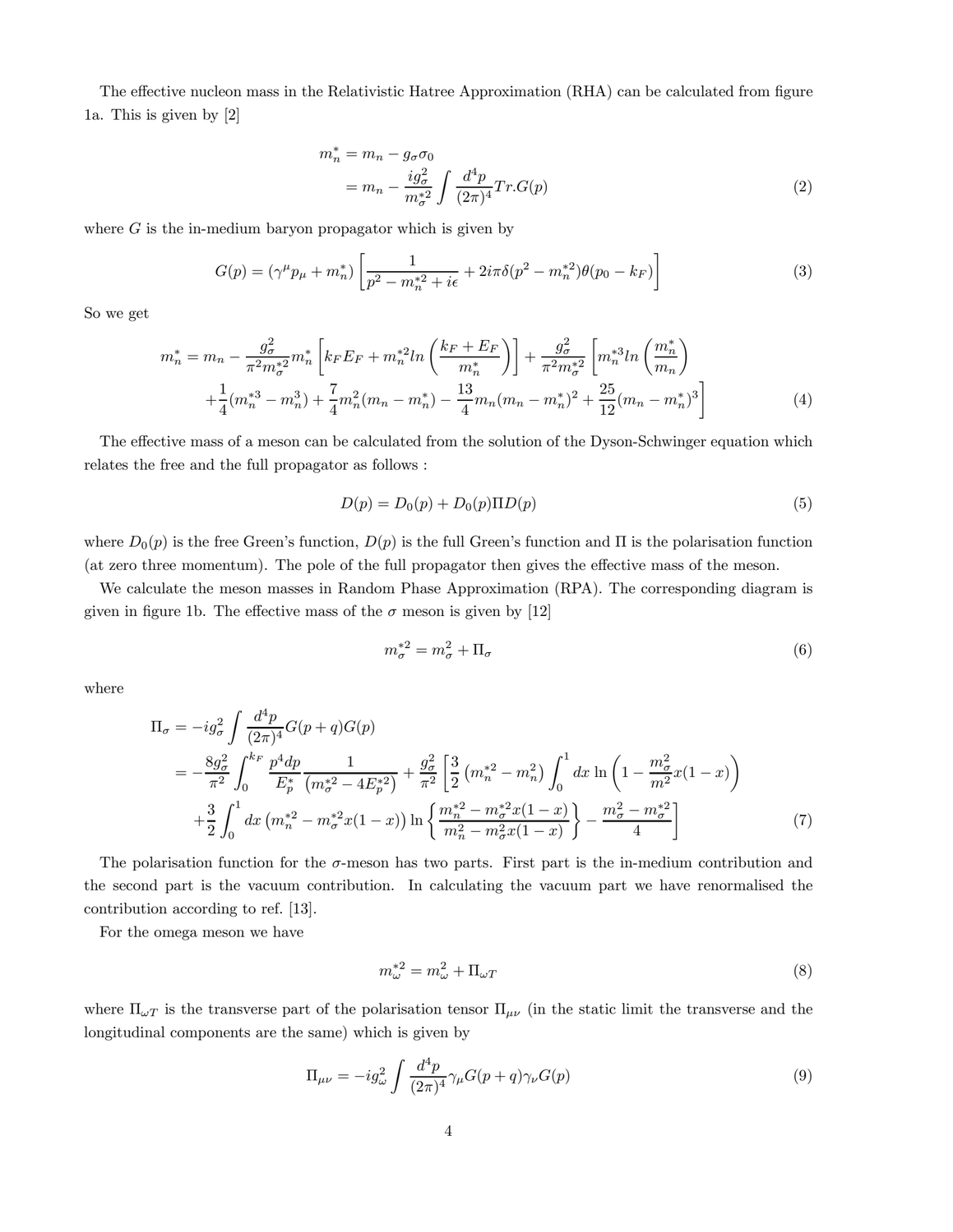The transverse part is given by [8]

$$
\Pi_{\omega T} = -\frac{8g_{\omega}^2}{3\pi^2} \int_0^{k_F} \frac{p^2 dp}{E_p^*} \frac{(2p^2 + 3m_n^{*2})}{(m_{\omega}^{*2} - 4E_p^{*2})} - \frac{g_{\omega}^2 m_{\omega}^{*2}}{\pi^2} \int_0^1 dx ln \frac{m_n^{*2} - m_{\omega}^{*2} x (1 - x)}{m_n^2 - m_{\omega}^2 x (1 - x)} \tag{10}
$$

The binding energy per baryon, calculated in RHA, is given by,

$$
\epsilon = \frac{\mathcal{E}}{\rho_{NM}} - m_N \tag{11}
$$

where  $\mathcal E$  is the energy density which is  $\langle T^{00} \rangle$  and  $T^{\mu\nu}$  is the energy momentum tensor. The energy density in the RHA is given by

$$
\mathcal{E} = \frac{g_{\omega}^2}{2m_{\omega}^{*2}} \rho_{NM}^2 + \frac{m_{\sigma}^{*2}}{2g_{\sigma}^2} (m_n - m_n^*)^2 + \frac{2}{\pi^2} \int_0^{k_F} dp p^2 \sqrt{(p^2 + m_n^{*2})} - \frac{1}{4\pi^2} \left[ m_n^{*4} \ln \left( \frac{m_n^*}{m_n} \right) + m_n^3 (m_n - m_n^*) - \frac{7}{2} m_n^2 (m_n - m_n^*)^2 + \frac{13}{3} m_n (m_n - m_n^*)^3 - \frac{25}{12} (m_n - m_n^*)^4 \right] \tag{12}
$$

We now solve the above equations self-consistently. The parameter values that we get, from the nuclear matter saturation properties, are given by  $g_{\sigma} = 6.716$  and  $g_{\omega} = 7.64$ . In case we do not consider the in-medium meson masses the corresponding values are 8.69 and 9.9 respectively. The results are shown in figures 2-3. In figure 2 we have plotted the masses of nucleon, scalar meson and vector meson as a function of density. In order to make a comparison, both the cases i.e. with and without self-consistency have been plotted. In figure 3 the energy per baryon has been plotted for both cases.

#### III. RESULTS AND DISCUSSION

We now come to the discussion of the results. Figure 2 displays the plots of hadron masses as a function of nuclear density. The dashed lines correspond to the standard Walecka model calculation where the modification of meson masses are not included in the calculation of nuclear matter properties and the continuous lines correspond to our (self-consistent) calculation. We find that in a self-consistent calculation the change in the masses is somewhat less dramatic. In particular, the change in the in-medium  $\sigma$  and  $\omega$  masses is less than 15% in a self-consistent calculation whereas the maximum change is more than 20% for the standard Walecka model. Hence at nuclear matter density the  $\sigma$  and  $\omega$  masses are 471MeV and  $686MeV$  respectively for the self-consistent case, whereas the corresponding values for the case where there is no self-consistency are  $445MeV$  and  $632MeV$  respectively. This in terms of the  $N - N$  interaction potential implies that the potential is more attarctive for the self-consistent case. As a result the nuclear matter will be more compressible i.e. the incompressibility will be lower. Such changes, in general, will have bearing on the binding energy as well as on the equation of state of the system. The behavior of the nucleon mass appears to be similar for both the cases but the effective nucleon mass is slightly larger in a self-consistent calculation (0.79  $m_N$  vs 0.73  $m_N$  at  $\rho_{NM}$ ). From the behavior of the masses one can conclude that in order to obtain a reliable estimate of masses of hadrons in nuclear medium it is essential to do a self-consistent calculation.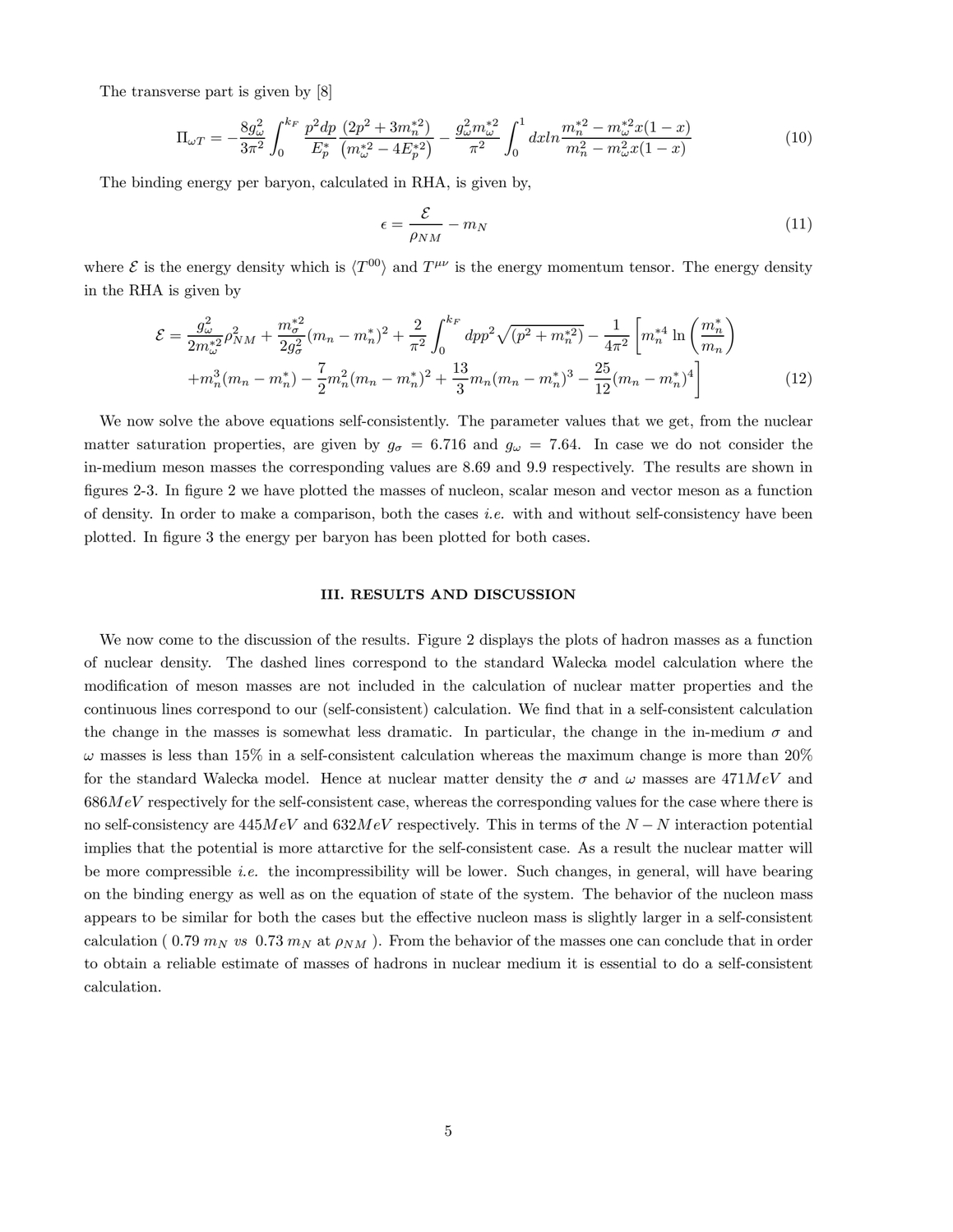

FIG. 2. Nucleon,  $\omega$  and  $\sigma$  masses effective masses. Continuous and dashed lines are for with and without self-consistancy.

Figure 3 shows a plot of the binding energy/nucleon ( $B/A$ ) as a function of the nuclear density. Both the curves have a minimum at the nuclear matter density, simply because the binding energy at the saturation density is fitted  $(-15.75MeV$  at  $0.15fm^{-3}$ ). One should, however, note that the second derivative of  $B/A$ , which is related to the nuclear incompressibility, is smaller for the self-consistent calculation. The computed incompressibility for the self-consistent calculation is 460 MeV in comparison with the standard Walecka model result of 610 MeV. In other words, the self-consistent calculation drives the incompressibility towards lower values. The binding energy per baryon is much lower at higher densities for the self-consistent case. This implies that the equation of state obtained in the self-consistent calculation is softer. This is an important result in the context of neutron star physics. In the standard Walecka model the equation of state is stiffer resulting a value of the neutron star mass which is higher than the experimental bound. Our results indicate that a self-consistent calculation may yield a better estimate for the neutron star masses.

So, to conclude, we have calculated the nuclear matter properties as well as the in-medium meson masses self-consistently by including the change in the meson masses due to medium effect in the calculation of nuclear matter properties. Our study gives rise to two important conclusions. First of all, we find that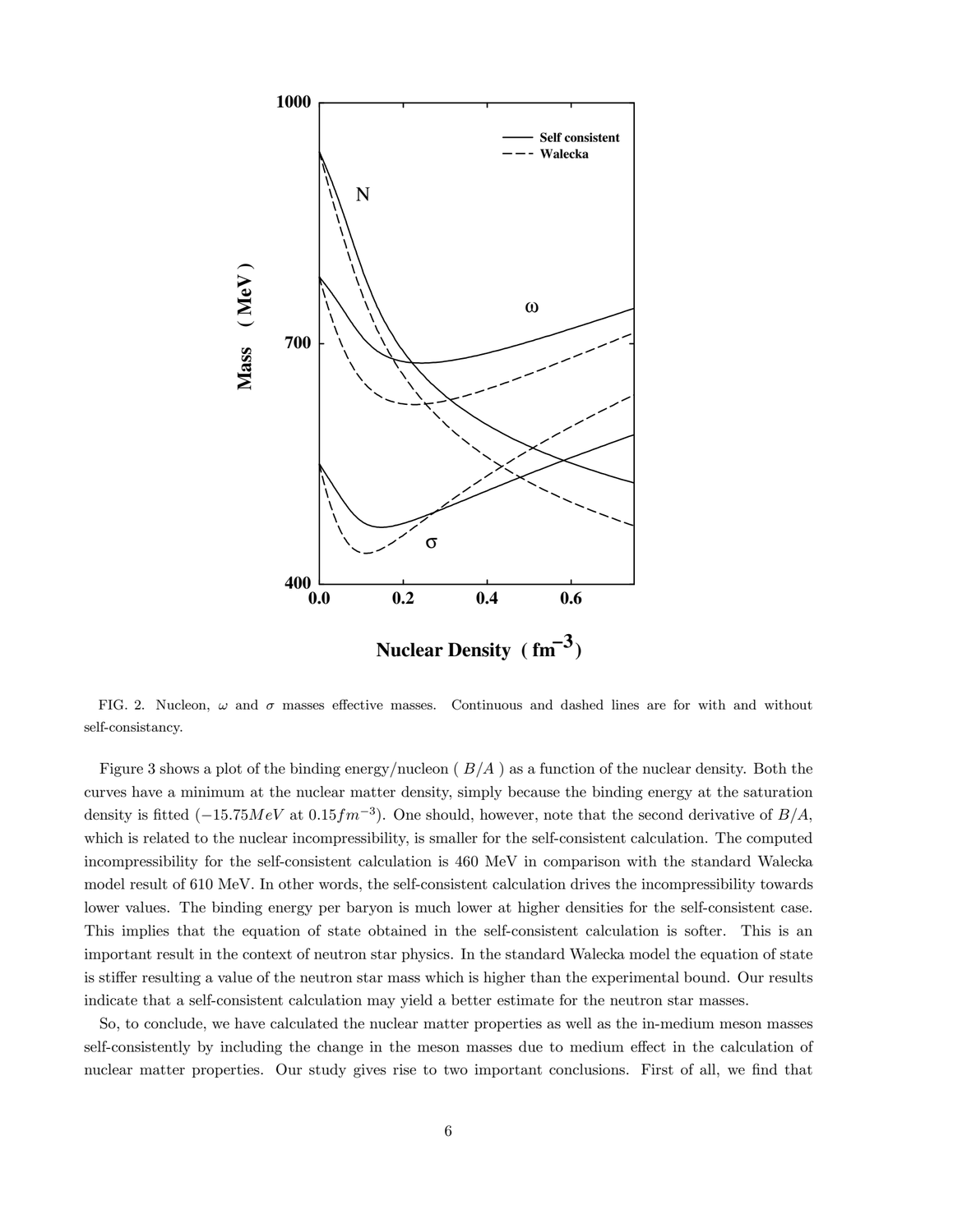the change in the meson masses due to the effect of the medium is smaller in a self-consistent calculation. This means that a calculation which does not impose the self-consistency over estimates the meson masses. The second result is that the self-consistent calculation yields a softer equation of state and lower values of incompressibility. We believe that this qualitative behaviour will persist for asymmetric nuclear matter and will have a bearing on neutron star properties.



FIG. 3. Binding energy/nucleon ( B/A ) as a function of nuclear density. The continuous and dashed curves are for with and without self-consistancy

We would like to emphasize again that, even if the meson fields are considered as effective fields, the self-consistency described in the present work is necessary if one wants to apply the Walecka model at higher densities. On the other hand if these fields are considered as real fields, it is essential to do a self-consistent calculation to obtain a reliable estimate of meson masses in the medium. It would be interesting to investigate the behaviour of  $\rho$  meson mass in the medium since it has a bearing on the quark-gluon plasma diagnostics. Such a calculation is in progress.